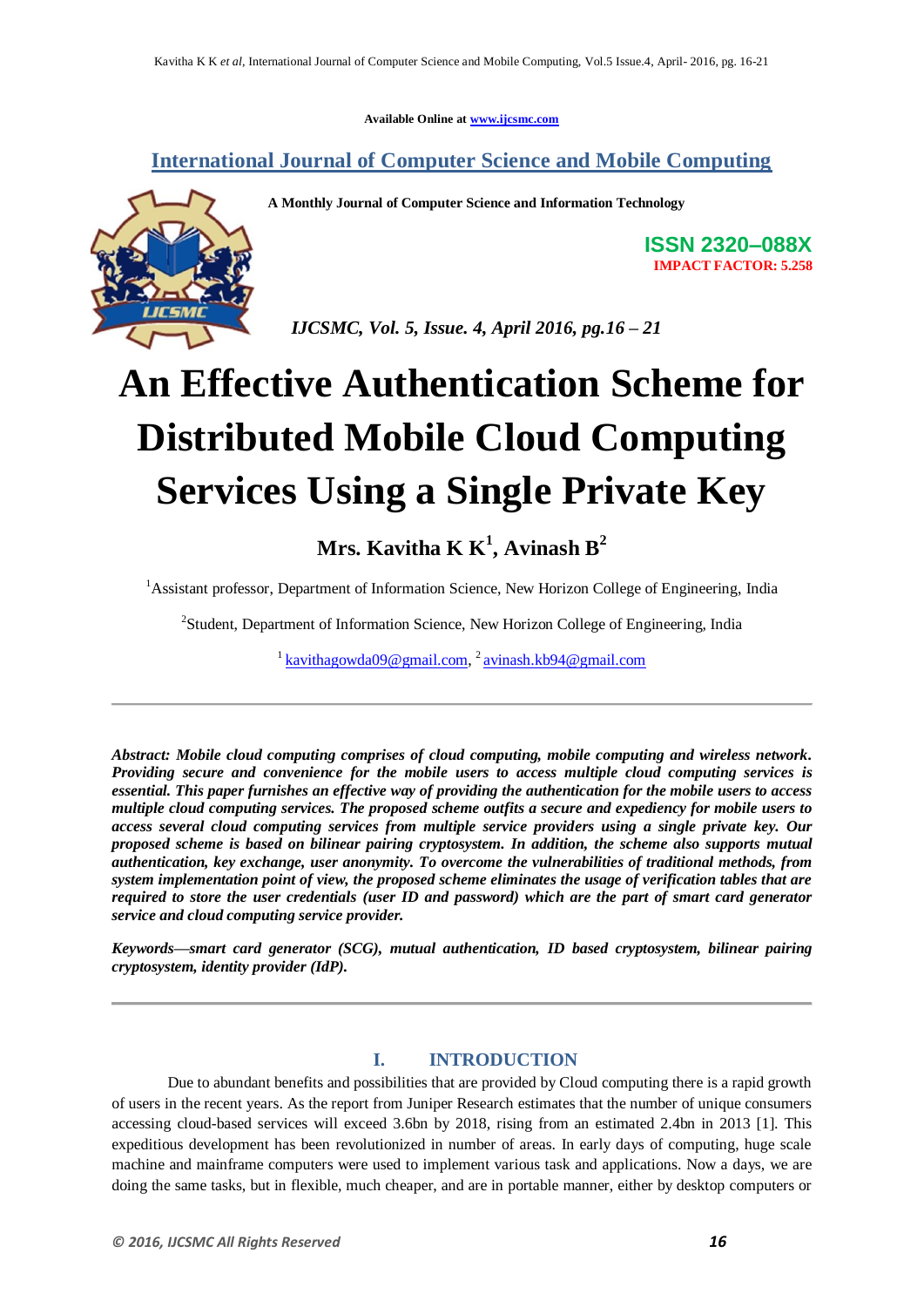mobile devices (such as, smart phones, tablets, etc.), with several type of services tied, so called Cloud Computing System (CCS). The user can use services and application on the cloud through internet.

However, In the recent years, there is a rapid growth in the mobile application due to increase in the popularity of smart phones. Mobile devices have started becoming abundant with application in various categories such as entertainment, health, games, business, social networking, travel and news [2]. The reason for this is that mobile computing is able to provide a tool to use the user when and where is needed, irrespective of user movements, hence supporting location independence. So the development mobile cloud computing become an important research in this mobile oriented world. The general purpose[3] of mobile cloud computing is, a public system is built need uses the cloud infrastructure, to contribute in improving mobile device performance efficiency.

In this paper, an effective authentication schema for the distributed mobile cloud computing is proposed. This schema uses a single private key for the authentication of multiple service providers [4]. Earlier, in one mobile user authentication only the target cloud service provider need to interact with the requestor(user). As the mobile user generally access different mobile cloud computing services, it is very tedious for user to register different user accounts on each service provider and to maintain them. The proposed schema is built upon bilinear pairing[5]. And therefore, requires less computation resources on both mobile devices and service provider. Through this, a user can get access to multiple service providers using a single private key, provided both mobile user and service provider should know the identities of each other.

#### **II. RELATED WORK**

Today, providing access to right user is the major concern. There should be a right mechanism that prevent the illegal access from unauthorized user. Authorization schema is the security mechanism for the network based services. Traditionally, authorization schema's user traditional public key cryptosystem such as RSA, which requires lengthy key size and utilizes the maximum of computational resources on the mobile devices. Since mobile devices be short of resources, traditional authentication schema are inappropriate to use. Therefore an efficient schema is required, which is beneficial for the mobile device.

In the recent years, many ID based cryptosystem [6] have been proposed. An ID based cryptosystem is the public key cryptosystem that resolve the issues with the traditional public key cryptosystem. In the proposed system, an ID based cryptosystem is based on bilinear pairing in an elliptic curve.

#### **III. PROPOSED SYSTEM**

In this paper, an user authentication schema is based on bilinear pairing for distributed mobile cloud computing. The proposed system supports mutual authentication, key exchange, and user untraceability.

The following are the benefits that are preserved by using this authentication scheme.

- i. The key size provided by ECC is much smaller compared to the size provided by the traditional public key cryptosystem.
- ii. Since the public key is used as a identity of the user, the computational cost to verify other public keys are eliminated and the storing space of other public key is not required.
- iii. The user must access multiple service provider, it is important for the user to manage multiple keys provided by each service provider. This problem is resolved by sharing the same private key by all the service provider.

The trusted smart card generator (SCG) is used in the proposed system as the third party, that eliminates the use of identity provider (IdP), which is used by other system for the user authentication. There are three characters in the scheme: mobile user, mobile cloud service provider and trusted SCG service. In our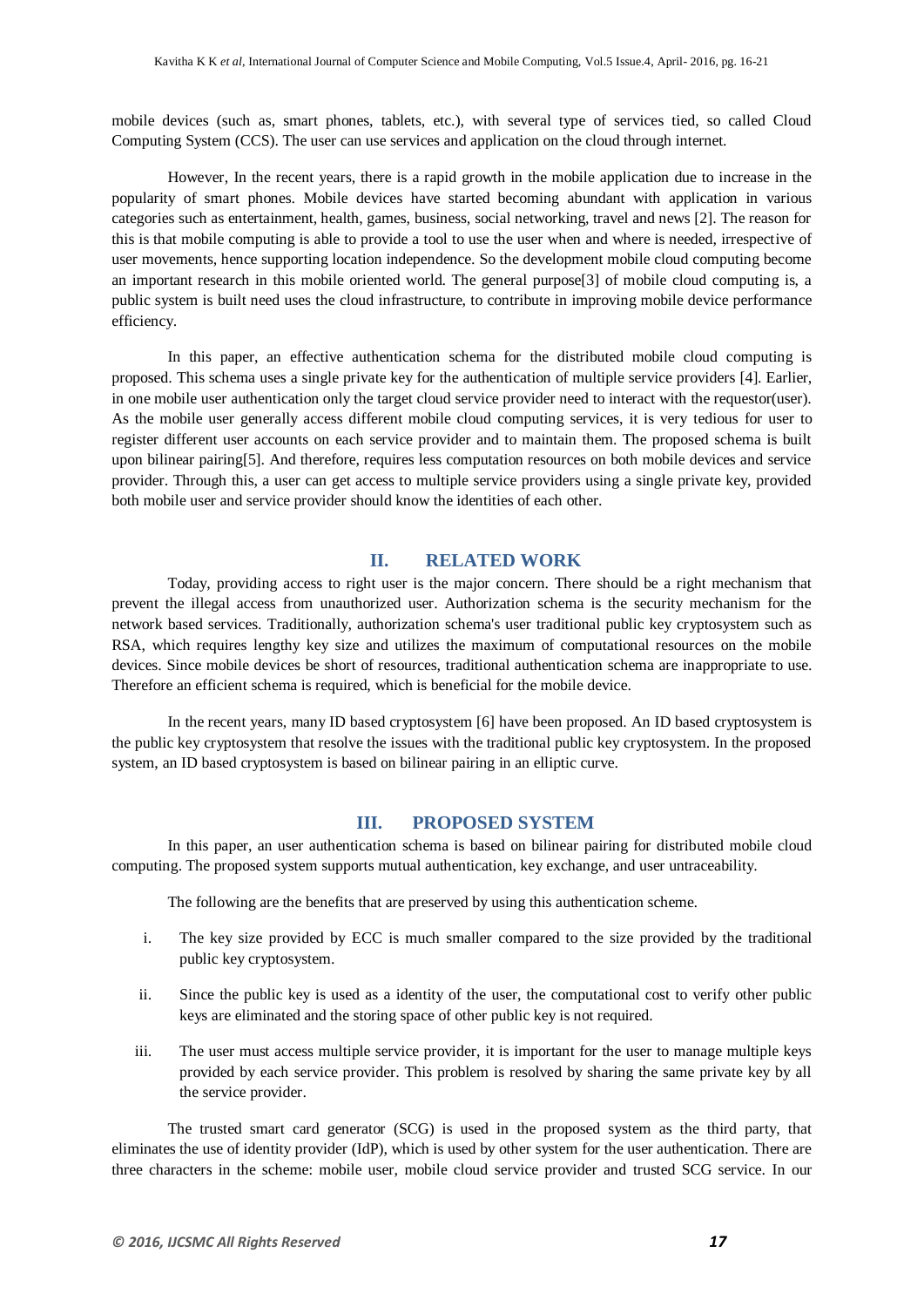scheme, the user is assigned a smart card, which is being modified by some parameters during the user registration phase. The usage of this smart card makes the system make more protected by avoiding the user from distributing their login credentials. By this the scheme effectively prevents the situation of many logged in users with same login ID. Typically the registered user share his credentials so that other who know the login-ID and password can login successfully. In this scheme, the login request is created by the smart card using its stored secret component without any human intervention. It is extremely difficult to extract the secret component from the smart card, and thus the user cannot share it with others. Even if the legitimate user's password is shared with others, the other person cannot login to the system without the smart card. Once a valid user logs into the remote system, his smart card will be inside the terminal until the user logs out. If the user pulls out the card from the terminal after login the remote system, the login session will be immediately expired. Thus, the scheme can successfully prevent the scenario of many logged in users with the same login-ID.

The scheme consist of three phases: set up phase, registration phase, and authentication phase. In the rest of the paper, we give preliminaries of these three phases based on bilinear pairing cryptosystem [7].

#### Preliminaries

#### *A. Bilinear pairing*

Let  $G_l$  the cyclic additive group generated by *P*, whose order is  $Q_l$ .  $G_2$  be the multiplicative group of same order. A map  $e : G_1 \times G_1 \rightarrow G_2$  is called bilinear mapping if it satisfies the following properties.

- **a.** Bilinear:  $e(aP, bQ) = e(P, Q)^{ab}$  for all  $P, Q \in G_I$  and  $a, b \in Zq^*$ .
- **b.** Non degenerate: there exist  $P, Q \in G$ <sub>*l*</sub> such that  $e(P, Q) \neq 1$ .
- **c.** Computable: there exist an efficient algorithm to compute  $e(P,Q)$  for all  $P,Q \in G_1$ .

In reality, G<sub>1</sub> is the group of points on an elliptic curve Zq<sup>\*</sup> and G<sub>2</sub> is the subgroup of multiplicative group of finite field  $Z^{*}_{q}$ <sup>\*</sup> for some  $k \in Z_{q}^{*}$ .

#### *B. Set up Phase*

 During set up phase, the smart card generator select the random number and computes its master private key (*s*). With this master private key it also generates public key and public parameters.

Suppose  $G_l$  is an additive group and  $G_2$  is the multiplicative group of order *q* and suppose *P* is the generator of *G*<sub>*I*</sub>, then *e* :  $G_I \times G_I \rightarrow G_2$  is called bilinear mapping, *H:*  $\{0,1\}^* \rightarrow G_I$  is the cryptographic hash function. Selects a master private key s and computes public key as  $Pub=sP$ . Then publishes the public parameters  $(G_1, G_2, e, q, P)$ , *Pub, H*) and keeps s secret.

#### *C. Registration Phase*

 The registration phase is executed between the SCG and the mobile users. The mobile who wishes to join the network and utilize the service can join the network by sending the identities to the SCG. Even the SP's also requested to register with SCG in this phase. With the identities provided, the SCG generates the public key for each mobile user and SP, then dispatches it to corresponding user or SP securely.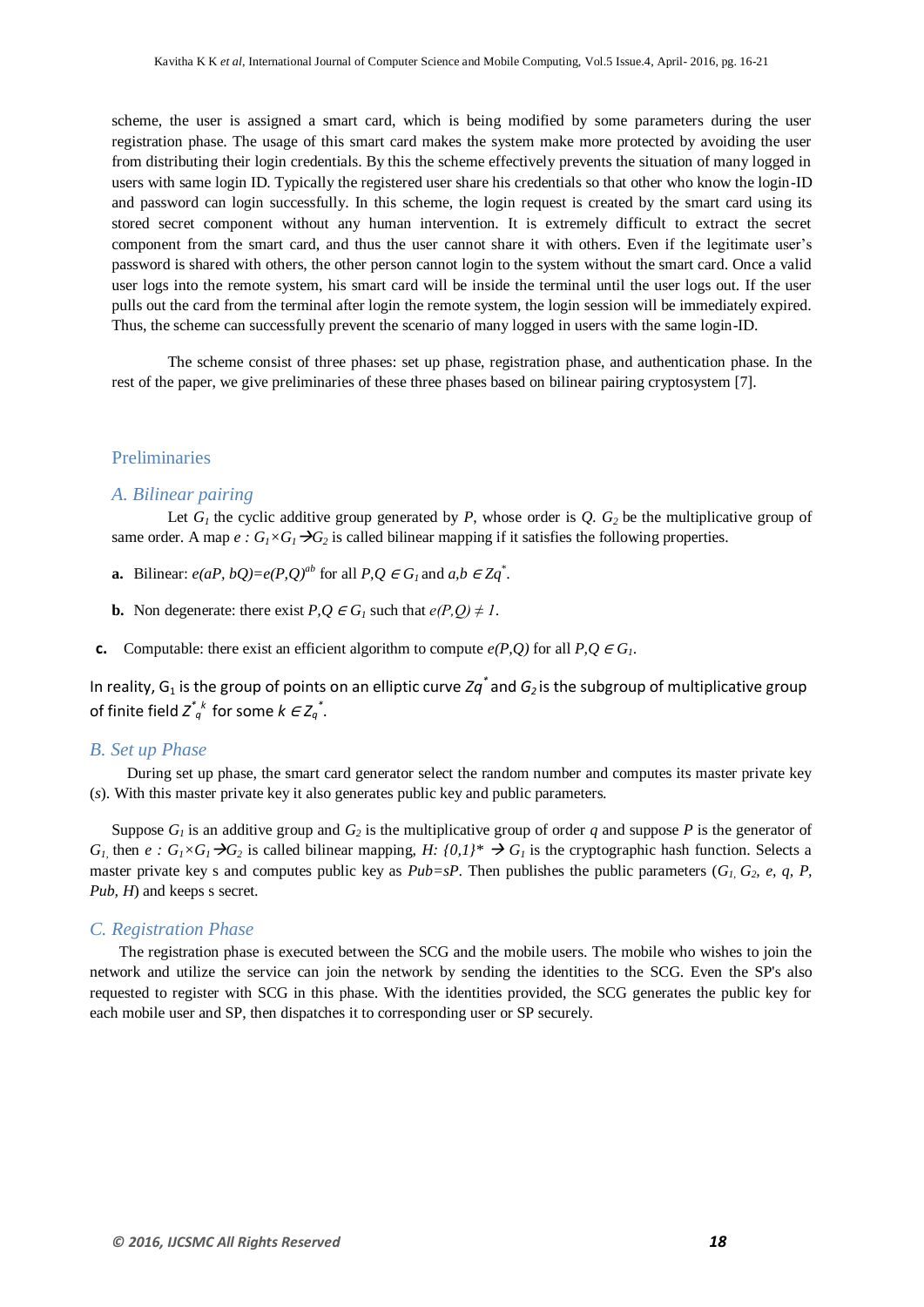

Fig 1. Registration Phase

This phase is executed by following steps when user wants to register.

- i) Suppose a new user *U<sup>i</sup>* wants to register with SCG.
- ii) U<sub>i</sub> submits the identity  $ID_i$  and password  $PW_i$ .
- iii) On receiving the request, the SCG computes  $Reg_{id} = s.H(ID_i) / H(PW_i)$ .
- iv) The SCG initializes the smart card with the parameter  $ID_i$ ,  $Reg_{id}$ ,  $H(.)$  and send the smart card to the  $U_i$ over a secure channel.

#### *D. Authentication Phase*

This is executed when the user logs into the system. This phase is further divided into login phase and verification phase.



Fig 2. Authentication Phase

#### *1) Login Phase*

The user  $U_i$  insert the smart card in a terminal and enter  $ID_i$  and  $PW_i$ . The  $ID_i$  is identitical to one that is stored in smart card. If the credentials are same then sends the login request to the corresponding SP.

- i) Computes  $DID_i = T. Reg_{id}$ , where T is the user system's timestamp.
- ii) Computes  $Vi = T.H(PW_i)$ .
- iii) Sends the login request  $(ID_i, DIDi, V_i, T)$  to the SP over a public channel.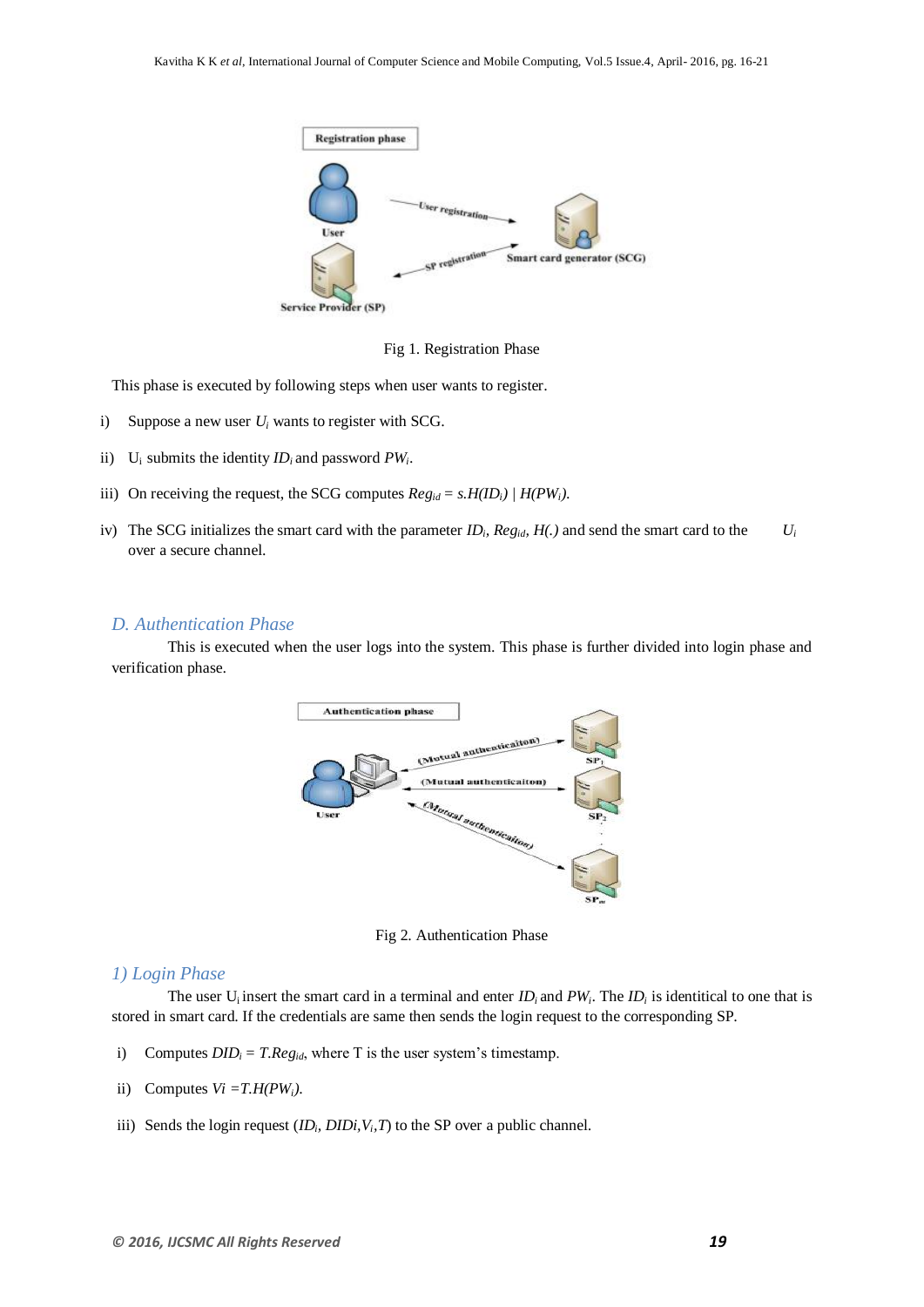#### *2) Verification Phase*

The SP receives the login message  $(ID_i, DID_i, V_i, T)$  at time  $T^* (\geq T)$ . Over receiving the login request the SP does the following operations.

- i) Computes the time interval between *T* and *T\**. If  $(T^* T) \leq \Delta T$  then SP proceeds to step ii. Otherwise rejects the login request. *ΔT* is the expected time interval between transmission delay.
- ii) Checks whether  $e(DID_i V_i, P) = e(H(ID_i), Pub)$ . If it is valid, the SP accept the request, else rejects it.

During this phase, the mobile user and service provider are able to authenticate without the intervention of SCG. And therefore reduces the time required by the trusted third party to verify the user. The session key is also generated during this phase to encrypt/decrypt the messages sent between user and service provider.

#### *E. Password Change Phase*

This phase is executed when the user wants to change the password. The proposed scheme allow this step to execute without the intervention of the SCG. The user insert the smart card into the terminal and keys *IDi* and *PW<sup>i</sup>* . If *ID<sup>i</sup>* is matching with the value stored in smart card then allows the user to change or it terminates the operation. The phase works like this.

- i)  $U_i$  enters the new password  $PW_i$ .
- ii) The smart card calculates  $\text{Reg}_{\text{id}}^* = \text{Reg}_{\text{id}} \text{H}(\text{PW}_i) + \text{H}(\text{PW}_i^*) = \text{s}.\text{H}(\text{ID}_i) + \text{H}(\text{PW}_i^*).$
- iii) The password has been changed to the new password  $PW_i^*$  and the smart card restore the value of  $Reg_{id}$  with *Regid \** value.

#### **IV. RESILIENCE OF PROPOSED SYSTEM**

#### *A. Security*

The proposed scheme can resist to the following attacks:

#### *1) Replay Attack*

Suppose an adversary tap the login request from the valid user, the SP receive the request at time  $T_{\text{new}}$ . The SP calculates the time interval (T<sub>new</sub> - T) and compares with expected time interval delay ( $\Delta T$ ) which exceed the value. And therefore the attack fails.

#### *2) Forgery Attack*

From the valid login message, an adversary can get only get ID<sub>i</sub>, DID<sub>i</sub>, V<sub>i</sub> and T. from these values an adversary can't find any use full information. Though  $DID_i = T$ . Reg<sub>id</sub>, this does not reveal any information needed since the Regid kept secret.

#### *3) Insider Attack*

 In password based user request, the trusted third party maintains a separate table called verifier table for storing the user credentials. Since in our proposed scheme, the login request is based on user's password as well as the secret key *s*, and thus it eliminates the usage of verifier table.

#### **V. CONCLUSION**

The scheme prevents the adversary from forgery attacks by employing a dynamic login request in every login session. The use of smart card not only makes the scheme secure but also prevents the users from distribution of their login-IDs, which effectively prohibits the scenario of many logged in users with the same login-ID.